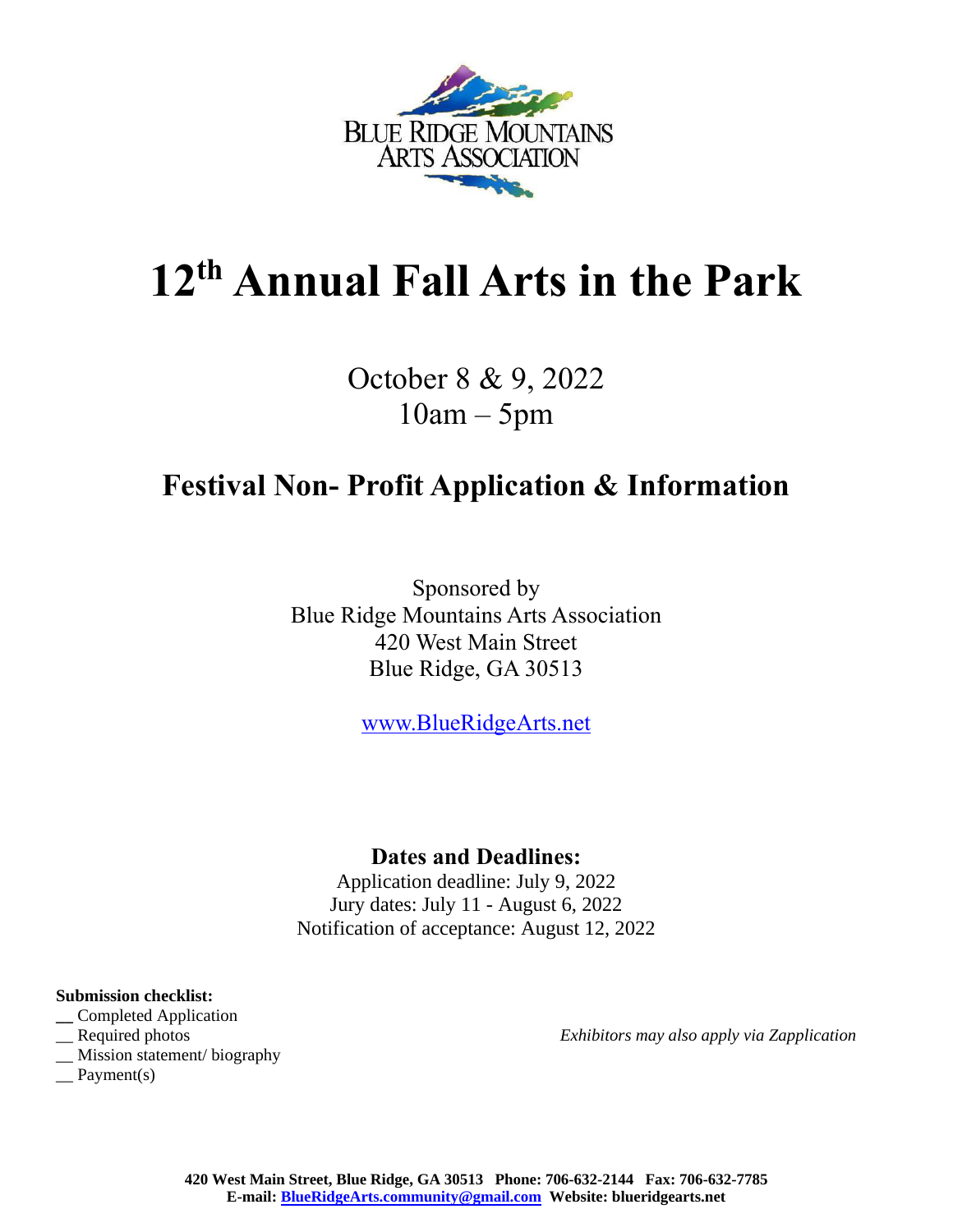

### **12th Annual Fall Arts in the Park Festival Downtown City Park ~ Blue Ridge, GA October 8 & 9, 2022 Festival Hours ~ 10:00 am to 5:00 pm Both Days**

For 46 years, the Blue Ridge Mountains Arts Association, a non-profit arts council, has provided a unique art experience through our Arts in the Park festival series in the Downtown City Park of Blue Ridge, GA. Located at the foothills of the Appalachian Mountains, the Arts in the Park festival series draw in excess of 20,000 attendees and a wide array of artists and food vendors. Recently listed as one of the top Art Towns in Georgia by the Georgia Council of the Arts, Blue Ridge is a top art destination and features a unique artistic experience for visitors and residents alike. Artists, vendors, and visitors enjoy a wide variety of fine arts and crafts, demonstrations, food, and much more during the Arts in the Park festivals. Arts in the Park festival series supports the Blue Ridge Mountains Arts Association, a 501(c)3 non-profit arts council providing opportunities in the realm of the arts for the individual and serve as a catalyst for economic development in our community.

### **Application & Festival Fees**

Application Fee - \$30 Artist Single Booth - \$175 Food Single Booth - \$300 Non-Profit Single Booth- \$125 Artist Double Booth - \$300 Food Double Booth – \$500 Non-Profit Double Booth – \$250 Additional Badge fee - \$3 each additional badge Late Submission Fee - \$30\* Returned check fee - \$50 \*All applications submitted **after posted deadline will be subject to a \$30 late fee.**

Arts in the Park Festivals provide:

- Exhibitor Hospitality Booth on Saturday and Sunday providing snacks, coffee, and water (8:30am – 5pm)

- Friday load-in - Booth Sitters available upon request - On site security

- City vendor permits included

#### **Exhibitor Rules & Regulations**

This is a juried fine arts and handmade crafts festival. Artists may only show work in categories approved by the jury. Only products that are approved by the *Arts in the Park Festivals* Committee will be allowed. Original art must occupy no less than 50% of the artist's booth space. No "buy/sell" or commercially mass produced items will be sold or exhibited. Reproductions must clearly be designated as such. All items sold inside exhibitors' booths must be the original work of the exhibitor – no buy/sell merchandise will be allowed. All jewelry must be made by the exhibitor – no manufactured or kit jewelry will be allowed. No commercially produced products will be allowed.

One Exhibitor per booth space; sharing of booth space is not allowed. Exhibitors cannot sublet or apportion space to anyone else. Set-up is allowed during allotted times only. While the *Arts in the Park Festivals* Committee will make every effort to accommodate specific requests, we cannot **guarantee** booth locations. Booths must be set-up within their designated 12'x12' space. Booth dimensions may vary slightly, but we will give you a reasonable space approximately 12'x12'. If your booth is located in the park, the ground may not be level so come prepared. If your booth is located in the street, bring necessary equipment for street set-up. Electricity is not available for artist's booths. Exhibitors must provide their own tents, displays, chairs, tables, set-up equipment, change, etc. Tent weights of no less than 25lbs are required for each booth setup in case of inclement weather. NO special sale(s) signage of any kind will be accepted by Exhibitors (i.e. Buy One Get One Free, 50% off).

Exhibitors must exhibit for the duration of the festival. Early breakdown will not be permitted. There is no rain date – come prepared rain or shine. Booth must always be opened and manned during festival hours. No commercial agents may operate an artist's booth. Exhibitors are responsible for booth set-up and break-down.

Booth must be set-up and ready for business by 9:00 am both days. All vehicles, trailers and debris are to be off the street and cleared from the festival area by 9:00 am. After unloading and setup, vendor vehicles and trailers must be moved to designated vendor parking area(s). Vehicles and trailers are not permitted to enter the festival grounds and area during festival hours of operation, unless otherwise approved by the *Arts in the Park Festivals* Committee. Exhibitors will not be allowed to park cars, trucks, or trailers at the curb surrounding the park during festival hours – NO EXCEPTIONS. Exhibitors must unload and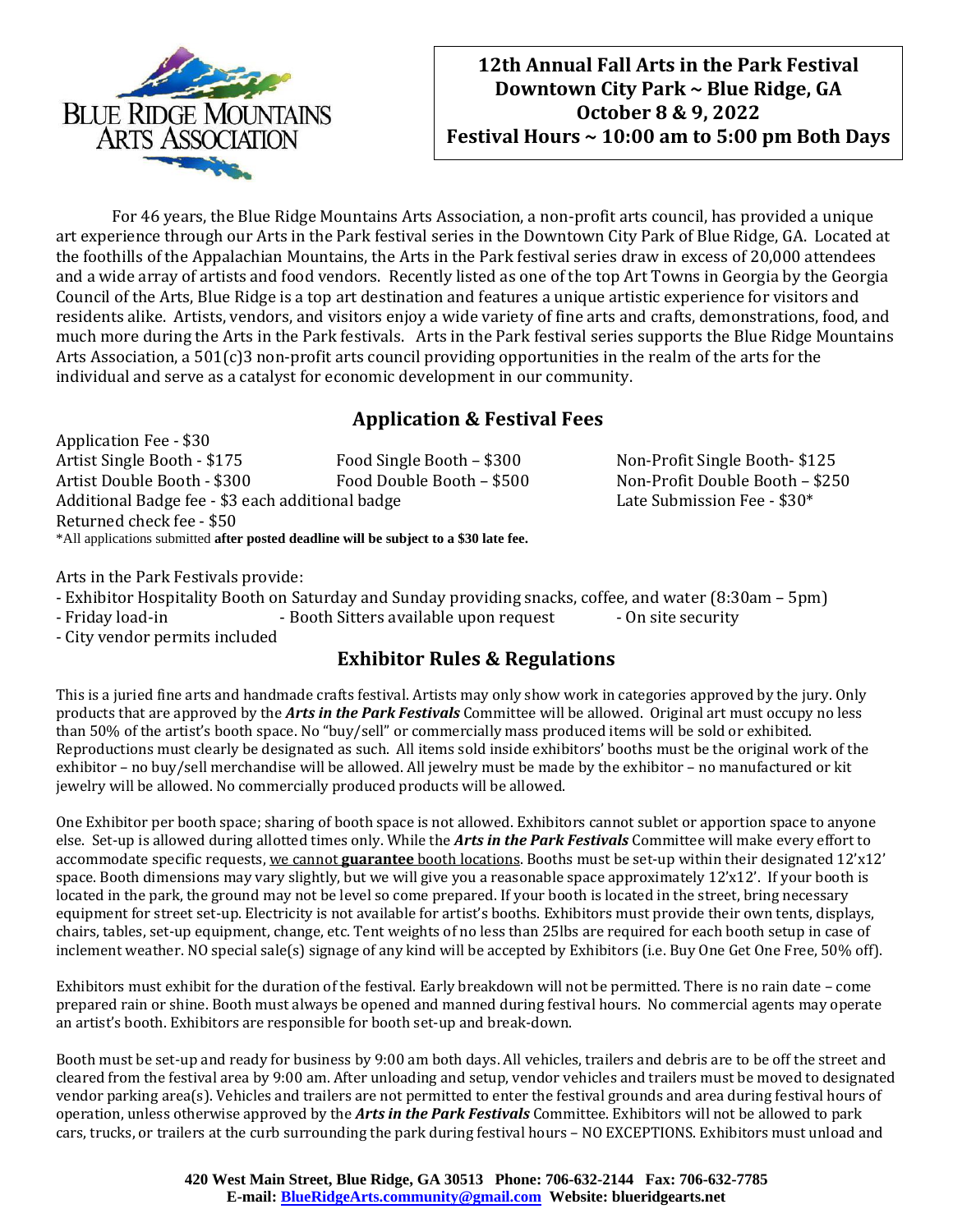move vehicles immediately to designated parking areas. If exhibitor carries additional stock, we suggest bringing a dolly or hand-cart to bring additional stock to booth as necessary.

Exhibitors are responsible for Georgia State Sales Tax collection and reporting (7%) and any other sales fees or other charges that may be applicable to any activity relating to this festival. Food vendors are responsible for complying with all State of Georgia health and safety regulations.

Music is restricted to pre-approved Entertainment Vendors **only**. Exhibitors of musical equipment are not allowed to demonstrate, unless specifically pre-approved in writing by *Arts in the Park Festivals* Committee. No sound amplification equipment (i.e., portable radios, stereos, CD players, etc.) allowed in exhibit area for any reason. Also, while the *Arts in the Park Festivals* are 'pet friendly', exhibitors must ensure all pets are quiet and do not disturb either attendees or other exhibitors.

Food Vendor Booth space includes electricity and water. Please specify electrical and water requirements on Food Vendor Application. Vendors must provide their own heavy duty extension cords and power strips, food grade water hoses, ice and other supplies and materials needed to operate their booth, change, etc.

Food Vendors must provide an exact and complete listing of the food items and beverages you wish to serve (and corresponding prices) on Food Vendor Application. Approved menu items and pricing must be clearly posted throughout the duration of the festival. Food Vendors must sell **all** pre-approved menu items for the **entire** show. Nothing may be offered for sale that is not listed as approved at time of acceptance. Last minute changes are not allowed, and food vendors will be asked to remove unapproved items from sale. The sale of food items is restricted to pre-approved Food Vendors **only**. No alcoholic beverages allowed!

Grease/oil must be securely contained and removed from premise at end of Festival. Food Vendors are required to use the provided dumpsters for booth trash. Vendors are responsible for cleaning up booth space. Vendors cannot leave debris, boxes, etc. at booth space. Food Vendors are required to bring a 55 gallon trash can to put next to their booth for use by the public (these will be emptied by park clean-up staff).

Non-profit groups will be considered based on the following criteria:

- The booth's theme is consistent with the Blue Ridge Mountains Arts Association's mission to enrich people's lives through the arts; or
- The organization provides free services to the community at large; and
- Accepted booths must enhance the visitors' experience during the festival.

Cancellations prior to **September 2, 2022**, must be made in writing via email t[o BlueRidgeArts.community@gmail.com](mailto:BlueRidgeArts.community@gmail.com) or by letter to the Blue Ridge Mountains Arts Association, 420 West Main Street, Blue Ridge, GA 30513. Cancellations **on or after September 2, 2022** must be made in writing via email or letter to the Blue Ridge Mountains Arts Association and will not receive a refund of fees submitted. No refunds will be given for no-shows.

*The Arts in the Park Festivals* Committee reserves the right to limit any category to provide diversity of arts and crafts throughout the Festival and to give exhibitors a reasonable chance for successful sales. *Arts in the Park Festivals* Committee will make every effort to vary the type of craft by location.

*Arts in the Park Festivals* Committee reserves the right to ask any exhibitor to remove any work deemed not acceptable by the *Arts in the Park Festivals* Committee. *Arts in the Park Festivals* Committee reserves the right to remove from our mailing list exhibitors who display, or have displayed in the past, unprofessional behavior.

*Arts in the Park Festivals* Committee reserves the right to remove any exhibitor from the *Arts in the Park Festivals* who does not adhere to all Rules & Regulations set forth by the Blue Ridge Mountains Arts Association and the *Arts in the Park Festivals* Committee.

Blue Ridge Mountains Arts Association, the City of Blue Ridge and any and all persons, property owners, suppliers, volunteers and entities associated with the *Arts in the Park Festivals* are not liable for any damages, injury or loss to any person or goods from any cause whatsoever. All exhibitors, their heirs, administrators, and executors do hereby waive and release all of the above named from any and all claims or damages of whatever arising out of the exhibitors' participation in the *Arts in the Park Festivals.* Exhibitors should obtain, at their own expense, insurance against loss, damage, or injury they may require. Non-compliance with the rules and regulations set forth may affect obtaining booth space in future *Arts in the Park Festivals*.

#### **We look forward to seeing you at our A***rts in the Park Festival***!**

**Thank you for your participation and support of the Blue Ridge Mountains Arts Association and our 46-year tradition of providing Arts in the Park festivals.**

> **420 West Main Street, Blue Ridge, GA 30513 Phone: 706-632-2144 Fax: 706-632-7785 E-mail: [BlueRidgeArts.community@gmail.com](mailto:BlueRidgeArts.community@gmail.com) Website: blueridgearts.net**